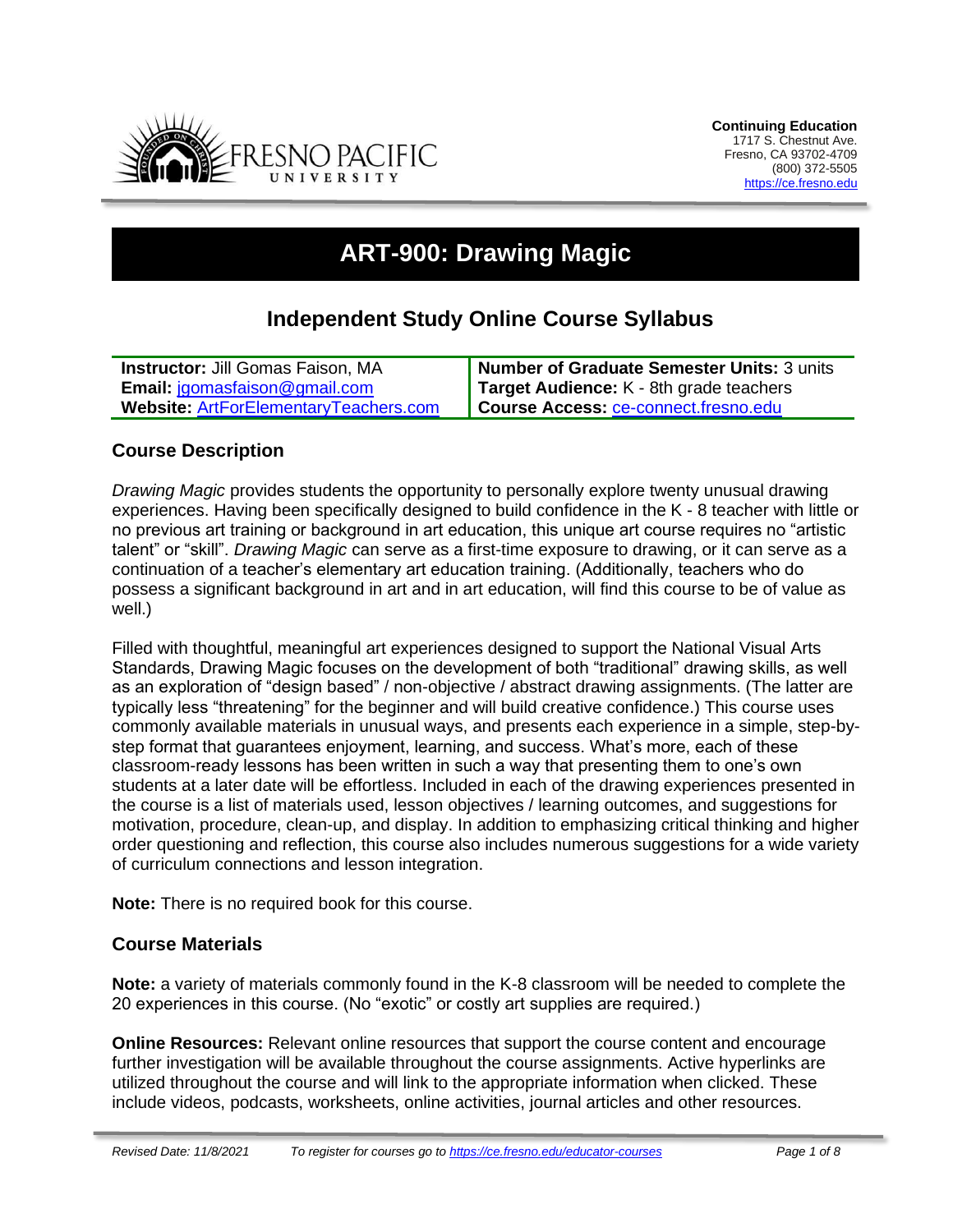**Moodle:** Moodle is a web-based learning management system used to support flexible teaching and learning in both face-to-face and distance courses (e-learning). [https://moodle.org](https://moodle.org/) //<https://moodle.org/demo> // [https://docs.moodle.org](https://docs.moodle.org/)

# **Course Dates**

Self-paced; students may enroll at any time and take up to one year, from the date of registration, to complete assignments. Students may complete assignments in no less than three weeks for a 3 unit course (one week per unit).

# **National Standards Addressed in This Course**

#### **National Board for Professional Teaching Standards (NBPTS)**

[\(http://www.nbpts.org/standards-five-core-propositions/\)](http://www.nbpts.org/standards-five-core-propositions/)

First published in 1989 and updated in 2016, *[What Teachers Should Know and Be Able to Do](http://www.accomplishedteacher.org/)* articulates the National Board's Five Core Propositions for teaching. The Five Core Propositions comparable to medicine's Hippocratic Oath — set forth the profession's vision for accomplished teaching. Together, the propositions form the basis of all National Board Standards and the foundation for National Board Certification. Course assignments have been designed so students can demonstrate excellence against these professional teaching standards whenever possible.

- Proposition 1: Teachers are committed to students and their learning
- Proposition 2: Teachers know the subject they teach and how to teach those subjects to students
- Proposition 3: Teachers are responsible for managing and monitoring student learning
- Proposition 4: Teachers think systematically about their practice and learn from experience
- Proposition 5: Teachers are members of learning communities

**National Visual Arts Standards** (www.arteducators.org/learn-tools/national-visual-arts-standards)

- Content Standard 1: Understanding and applying media, techniques, and processes
- Content Standard 2: Using knowledge of structures and functions
- Content Standard 3: Choosing and evaluating a range of subject matter, symbols and ideas
- Content Standard 4: Understanding the visual arts in relation to history and cultures
- Content Standard 5: Reflecting upon and assessing the characteristics and merits of one's own work and the work of others
- Content Standard 6: Making connections between visual arts and other disciplines

# **Continuing Education Student Learning Outcomes (CE-SLO)**

| CE-SLO 1            | Demonstrate proficient written communication by articulating a clear focus,<br>synthesizing arguments, and utilizing standard formats in order to inform and<br>persuade others, and present information applicable to targeted use. |
|---------------------|--------------------------------------------------------------------------------------------------------------------------------------------------------------------------------------------------------------------------------------|
| CE-SLO <sub>2</sub> | Demonstrate comprehension of content-specific knowledge and the ability to<br>apply it in theoretical, personal, professional, or societal contexts.                                                                                 |
| CE-SLO <sub>3</sub> | Reflect on their personal and professional growth and provide evidence of how<br>such reflection is utilized to manage personal and professional improvement.                                                                        |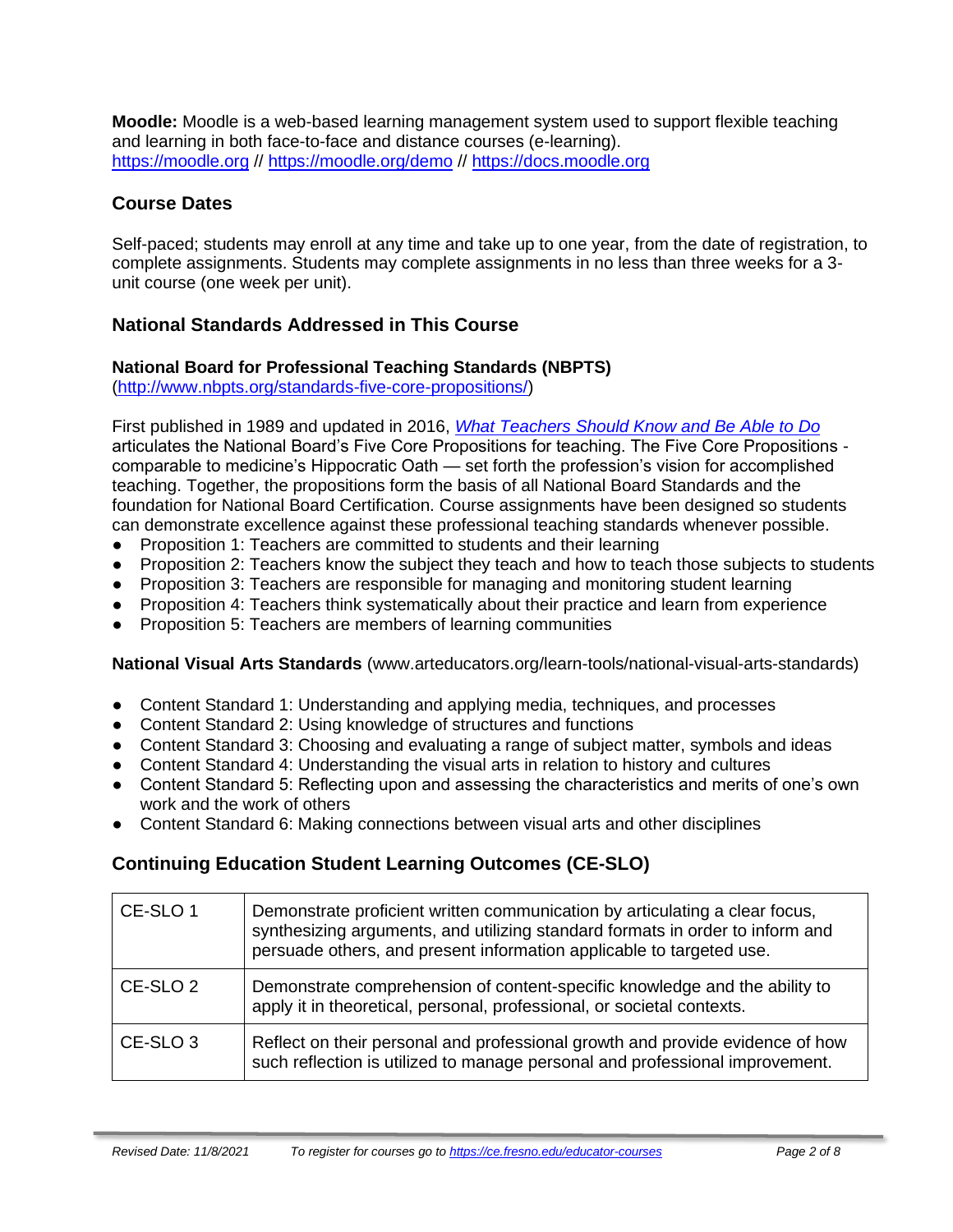| CE-SLO 4            | Apply critical thinking competencies by generating probing questions,<br>recognizing underlying assumptions, interpreting and evaluating relevant<br>information, and applying their understandings to the professional setting.                                           |
|---------------------|----------------------------------------------------------------------------------------------------------------------------------------------------------------------------------------------------------------------------------------------------------------------------|
| CE-SLO 5            | Reflect on values that inspire high standards of professional and ethical<br>behavior as they pursue excellence in applying new learning to their chosen<br>field.                                                                                                         |
| CE-SLO <sub>6</sub> | Identify information needed in order to fully understand a topic or task, organize<br>that information, identify the best sources of information for a given enquiry,<br>locate and critically evaluate sources, and accurately and effectively share that<br>information. |

# **Course Student Learning Outcomes (C-SLO)**

|                    | <b>Student Learning Outcomes for This Course</b><br>By the end of this course student will be able to:                                                         | <b>National</b><br><b>Standards</b><br>Addressed* | <b>CE-SLO</b><br>Addressed** |
|--------------------|----------------------------------------------------------------------------------------------------------------------------------------------------------------|---------------------------------------------------|------------------------------|
| C-SLO <sub>1</sub> | Successfully complete their own series of 20<br>drawings.                                                                                                      | NBPTS 1, 2, 3,<br>4, 5, 6                         | CE 2, 4                      |
| C-SLO <sub>2</sub> | Identify potential points of difficulty that their<br>own students might encounter after having<br>completed each of the 20 drawing experiences<br>themselves. | NBPTS 1, 2, 3,                                    | CE 2, 4, 6                   |
| C-SLO <sub>3</sub> | Demonstrate confidence in their ability to<br>present any of the 20 drawing experiences to<br>their own students.                                              | NBPTS 1, 2, 5,<br>h                               | CE <sub>5</sub>              |
| C-SLO <sub>4</sub> | Experience firsthand different media<br>techniques and processes, as well as their<br>unique responses and communicative<br>qualities.                         | NBPTS 1, 2                                        | CE <sub>2</sub>              |
| $C-SLO5$           | Consider connections between the visual arts<br>and other disciplines in their curriculum.                                                                     | NBPTS <sub>6</sub>                                | CE 2, 4, 5                   |
| C-SLO <sub>6</sub> | Create and use different visual structures and<br>functions of art to convey their own individual<br>ideas.                                                    | NBPTS 2, 3                                        | CE <sub>4</sub>              |
| C-SLO <sub>7</sub> | Select and use subject matter, symbols, and<br>ideas to communicate meaning.                                                                                   | NBPTS 2, 3                                        | CE <sub>2</sub>              |
| C-SLO <sub>8</sub> | Analyze and reflect upon the different and<br>various purposes for creating works of art -<br>both personally and socially.                                    | NBPTS <sub>5</sub>                                | CE <sub>5</sub>              |
| C-SLO <sub>9</sub> | Engage in reflective dialogue with the<br>instructor about their own experience with this<br>course -- and the potential for use in their own<br>classrooms.   | <b>NBPTS 5, 6</b>                                 | CE <sub>5</sub>              |

\* Please refer to the section on **National Standards Addressed in This Course**

\*\* Please refer to the section on **Continuing Education Student Learning Outcomes**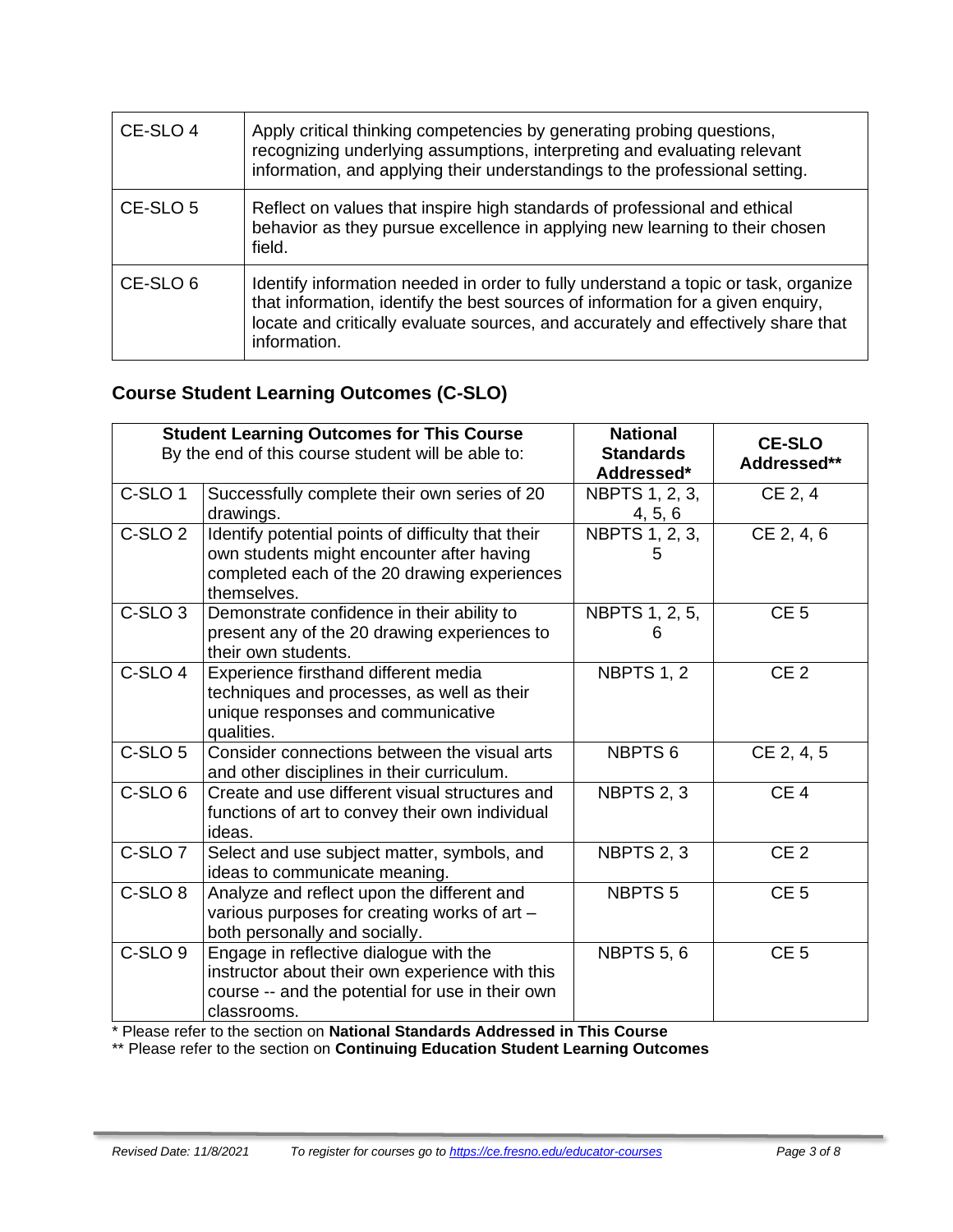**Topics, Assignments, and Activities**

| <b>Module Title</b>   | <b>Module Assignments and Activities</b>                           | <b>Points</b><br><b>Possible</b><br>for Each<br><b>Assignment</b> |
|-----------------------|--------------------------------------------------------------------|-------------------------------------------------------------------|
| <b>Welcome Module</b> | Welcome Video<br>$\bullet$                                         |                                                                   |
|                       | <b>Course Syllabus</b><br>$\bullet$                                |                                                                   |
|                       | <b>Introduce Yourself Forum</b><br>$\bullet$                       |                                                                   |
| Module $1 -$          | Read Introduction: The Magic of Art Education<br>$\bullet$         |                                                                   |
| Introduction,         | Review the course objectives<br>$\bullet$                          |                                                                   |
| Objectives, Format,   | Review the format of each art experience                           |                                                                   |
| and Grading           | Familiarize yourself with the grading rubric<br>$\bullet$          |                                                                   |
| Module $2 -$          | 2.1 Art Experience 1: Connect the Dots<br>$\bullet$                | 20 pts                                                            |
| Art Experiences 1-5   | 2.2 Art Experience 2: Changing a Human Face                        | 20 pts                                                            |
|                       | 2.3 Art Experience 3: Horn of Plenty Bulletin Board                | 20 pts                                                            |
|                       | 2.4 Art Experience 4: Amusement Park Bulletin Board<br>$\bullet$   | 20 pts                                                            |
|                       | 2.5 Art Experience 5: Road Maps Without Words<br>$\bullet$         | 20 pts                                                            |
| Module $3 -$          | 3.1 Art Experience 6: Deep Outer Space<br>$\bullet$                | 20 pts                                                            |
| Art Experiences 6-    | 3.2 Art Experience 7: Design a Postage Stamp<br>$\bullet$          | 20 pts                                                            |
| 10                    | 3.3 Art Experience 8: Greeting Card with a Beak<br>$\bullet$       | 20 pts                                                            |
|                       | 3.4 Art Experience 9: Sidewalk Chalk Drawing<br>$\bullet$          | 20 pts                                                            |
|                       | 3.5 Art Experience 10: What If Drawings<br>$\bullet$               | 20 pts                                                            |
| Module $4-$           | Write a Mid-Course Reflection<br>$\bullet$                         |                                                                   |
| Mid-Course            |                                                                    |                                                                   |
| Reflection            |                                                                    |                                                                   |
| Module $5-$           | 5.1 Art Experience 11: Inside of a Space Shuttle<br>$\bullet$      | 20 pts                                                            |
| Art Experiences 11-   | 5.2 Art Experience 12: Outside Sketching or Drawing<br>$\bullet$   | 20 pts                                                            |
| 15                    | 5.3 Art Experience 13: Q-Tip and Chalk Drawing<br>$\bullet$        | 20 pts                                                            |
|                       | 5.4 Art Experience 14: Shading with a Pencil                       | 20 pts                                                            |
|                       | 5.5 Art Experience 15: Drawings of Oz<br>$\bullet$                 | 20 pts                                                            |
| Module $6-$           | 6.1 Art Experience 16: Drawings that Start with a Dot<br>$\bullet$ | 20 pts                                                            |
| Art Experiences 16-   | 6.2 Art Experience 17: Paper Shape Cartoons<br>$\bullet$           | 20 pts                                                            |
| 20                    | 6.3 Art Experience 18: Positive/Negative Apple<br>$\bullet$        | 20 pts                                                            |
|                       | 6.4 Art Experience 19: Inside of a Computer<br>$\bullet$           | 20 pts                                                            |
|                       | 6.5 Art Experience 20: Tracing Paper Pencil Drawings<br>$\bullet$  | 20 pts                                                            |
| Course Wrap-up-       | <b>Final Reflection Forum</b><br>$\bullet$                         |                                                                   |
| Grading and           | <b>Course Evaluation</b><br>$\bullet$                              |                                                                   |
| Evaluation            | <b>Grade Request / Transcript Request</b>                          |                                                                   |
|                       | <b>TOTAL POINTS</b>                                                | 400 points                                                        |

# **Grading Policies, Rubrics, and Requirements for Assignments**

# **Grading Policies**

- Assignments will be graded per criteria presented in the course rubrics.
- $A = 90-100\%$  and  $B = 80-89\%$ , (anything below 80% will not receive credit.)
- The discernment between an A or a B letter grade is at the discretion of the instructor based on the quality of work submitted (see course rubrics).
- Coursework falling below a B grade will be returned with further instructions.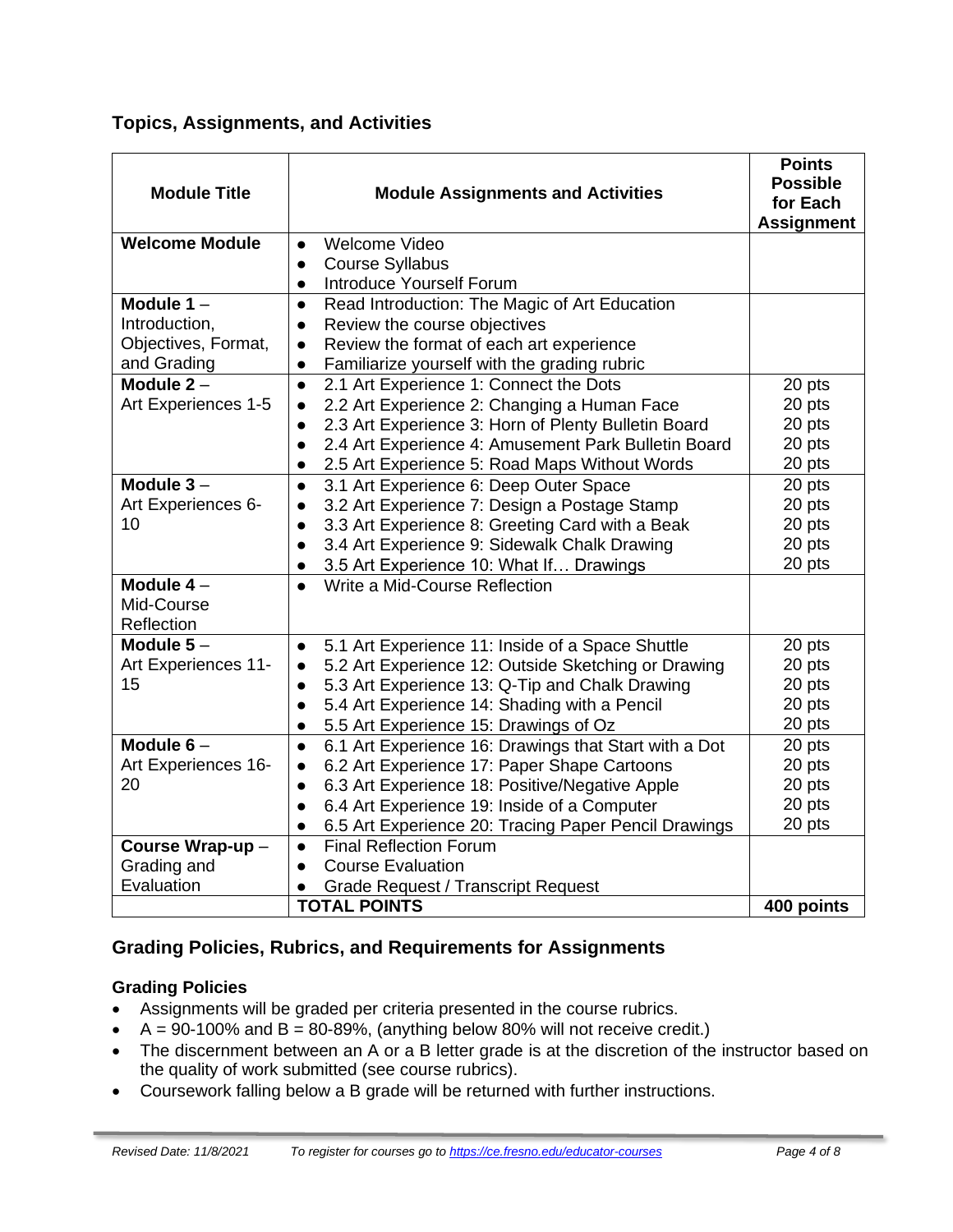• All assignments must be completed to receive a grade and are expected to reflect the quality that teacher-training institutions require of professional educators. If completed assignments do not meet this standard, students will be notified with further instructions from the instructor.

| Grade     | <b>Percent</b> | <b>Description</b> | <b>Rubric</b>                                                                                                                                                                                   |
|-----------|----------------|--------------------|-------------------------------------------------------------------------------------------------------------------------------------------------------------------------------------------------|
| A         | 90-100%        | Excellent          | Meets all course / assignment requirements with<br>significant evidence of subject mastery and<br>demonstration of excellent graduate level<br>professional development scholarship.            |
| B         | 80-89%         | Very Good          | Adequately meets criteria for all course/assignment<br>requirements - demonstrates subject competency<br>with very good graduate level professional<br>development scholarship.                 |
| <b>NC</b> | Below 80%      | Unacceptable       | Does not meet the minimum criteria for all<br>course/assignment requirements and demonstrated<br>little, if any, evidence of acceptable graduate level<br>professional development scholarship. |

#### **Grading Rubrics**

#### **Writing Requirements**

- **Superior:** Writing is clear, succinct, and reflects graduate level expectations. Clearly addresses all parts of the writing task. Maintains a consistent point of view and organizational structure. Includes relevant facts, details, and explanations.
- **Standard:** Writing is acceptable with very few mistakes in grammar and spelling. Addresses most parts of the writing task. Maintains a mostly consistent point of view and organizational structure. Includes mostly relevant facts, details, and explanations.
- **Sub-standard:** Writing contains noticeable mistakes in grammar and spelling. Does not address all parts of the writing task. Lacks a consistent point of view and organizational structure. May include marginally relevant facts, details, and explanations.

#### **Lesson Plan Requirements**

- **Superior:** Instructional goals and objectives clearly stated. Instructional strategies appropriate for learning outcome(s). Method for assessing student learning and evaluating instruction is clearly delineated and authentic. All materials necessary for student and teacher to complete lesson clearly listed.
- **Standard:** Instructional goals and objectives are stated but are not easy to understand. Some instructional strategies are appropriate for learning outcome(s). Method for assessing student learning and evaluating instruction is present. Most materials necessary for student and teacher to complete lesson are listed.
- **Sub-standard:** Instructional goals and objectives are not stated. Learners cannot tell what is expected of them. Instructional strategies are missing or strategies used are inappropriate. Method for assessing student learning and evaluating instruction is missing. Materials necessary for student and teacher to complete lesson are missing.

# **Instructor/Student Contact Information**

Throughout the course participants will be communicating with the instructor and their classmates on a regular basis using asynchronous discussion forums. Students are provided with instructor contact information in the event they want to make email or phone contact. In addition, students are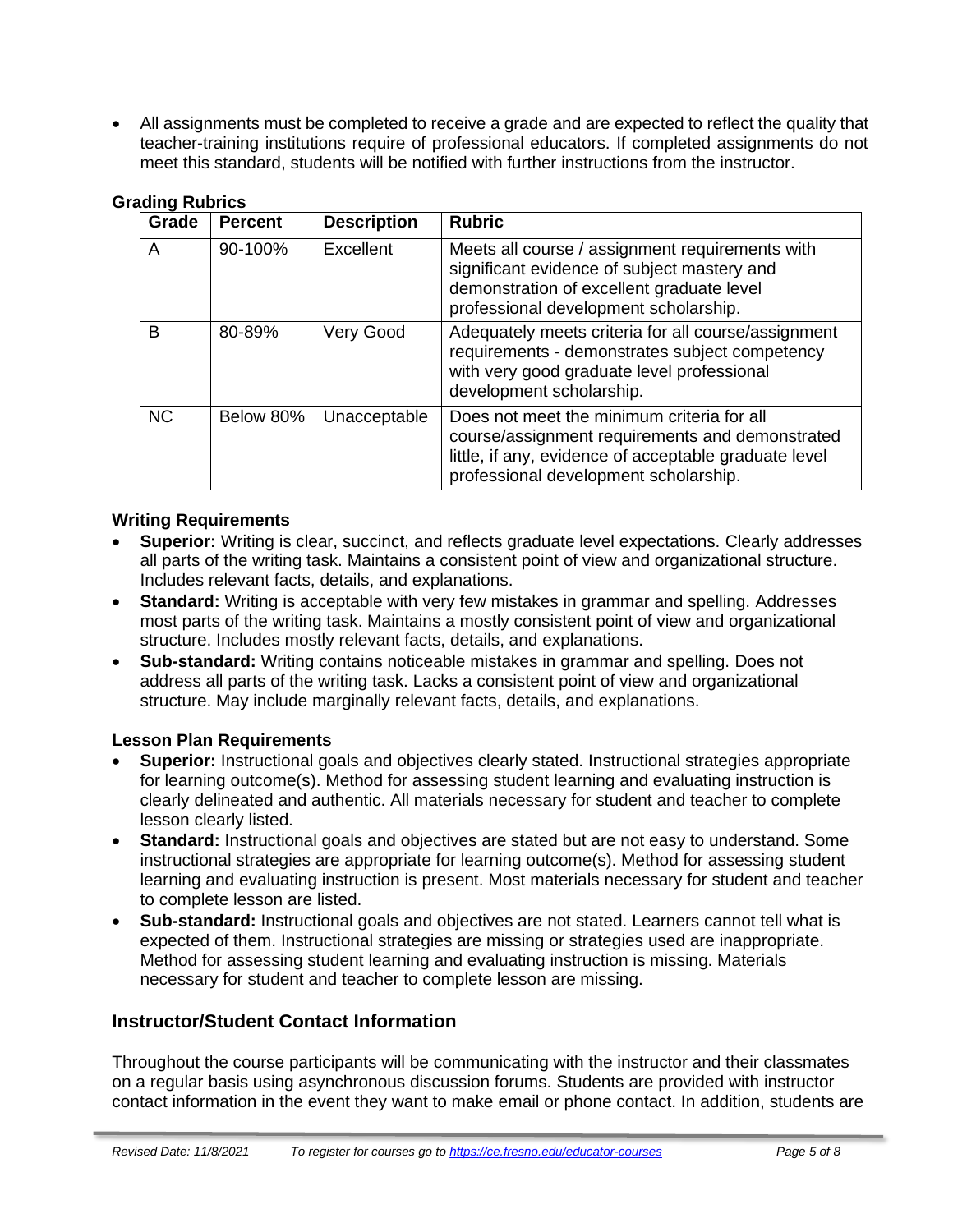encouraged to email or phone the instructor at any time. Students will also receive feedback on the required assignments as they are submitted.

# **Forums**

Participation is an important expectation of this course and all online courses. Online discussions promote reflection and analysis while allowing students to appreciate and evaluate positions that others express. While students may not be engaging with the same students throughout this course, they will be expected to offer comments, questions, and replies to the discussion question whenever possible. The faculty role in the discussion forum is that of an observer and facilitator.

# **Coursework Hours**

Based on the Carnegie Unit standard, a unit of graduate credit measures academic credit based on the number of hours the student is engaged in learning. This includes all time spent on the course: reading the textbook, watching videos, listening to audio lessons, researching topics, writing papers, creating projects, developing lesson plans, posting to discussion boards, etc. Coursework offered for FPU Continuing Education graduate credit adheres to 45 hours per semester unit for the 900-level courses. Therefore, a student will spend approximately 135 hours on a typical 3-unit course.

# **Services for Students with Disabilities**

Students with disabilities are eligible for reasonable accommodations in their academic work in all classes. In order to receive assistance, the student with a disability must provide the Academic Support Center with documentation, which describes the specific disability. The documentation must be from a qualified professional in the area of the disability (i.e. psychologist, physician or educational diagnostician). Students with disabilities should contact the Academic Support Center to discuss academic and other needs as soon as they are diagnosed with a disability. Once documentation is on file, arrangements for reasonable accommodations can be made. For more information and for downloadable forms, please go to [https://www.fresno.edu/students/academic](https://www.fresno.edu/students/academic-support/services-students-disabilities)[support/services-students-disabilities.](https://www.fresno.edu/students/academic-support/services-students-disabilities)

# **Plagiarism and Academic Honesty**

All people participating in the educational process at Fresno Pacific University are expected to pursue honesty and integrity in all aspects of their academic work. Academic dishonesty, including plagiarism, will be handled per the procedures set forth in the Fresno Pacific University Catalogue and Handbook - <https://handbook.fresno.edu/graduate/academic-policies>

# **Technology Requirements**

To successfully complete the course requirements, course participants will need Internet access, can send and receive email, know how to manage simple files in a word processing program, and have a basic understanding of the Internet. Please remember that the instructor is not able to offer technical support. If you need technical support, please contact your Internet Service Provider.

**Moodle:** This course will be delivered totally online. Moodle is a learning management system that provides students access to online resources, documents, graded assignments, quizzes, discussion forums, etc. Moodle is easy to learn and has a friendly user interface. To learn more about Moodle,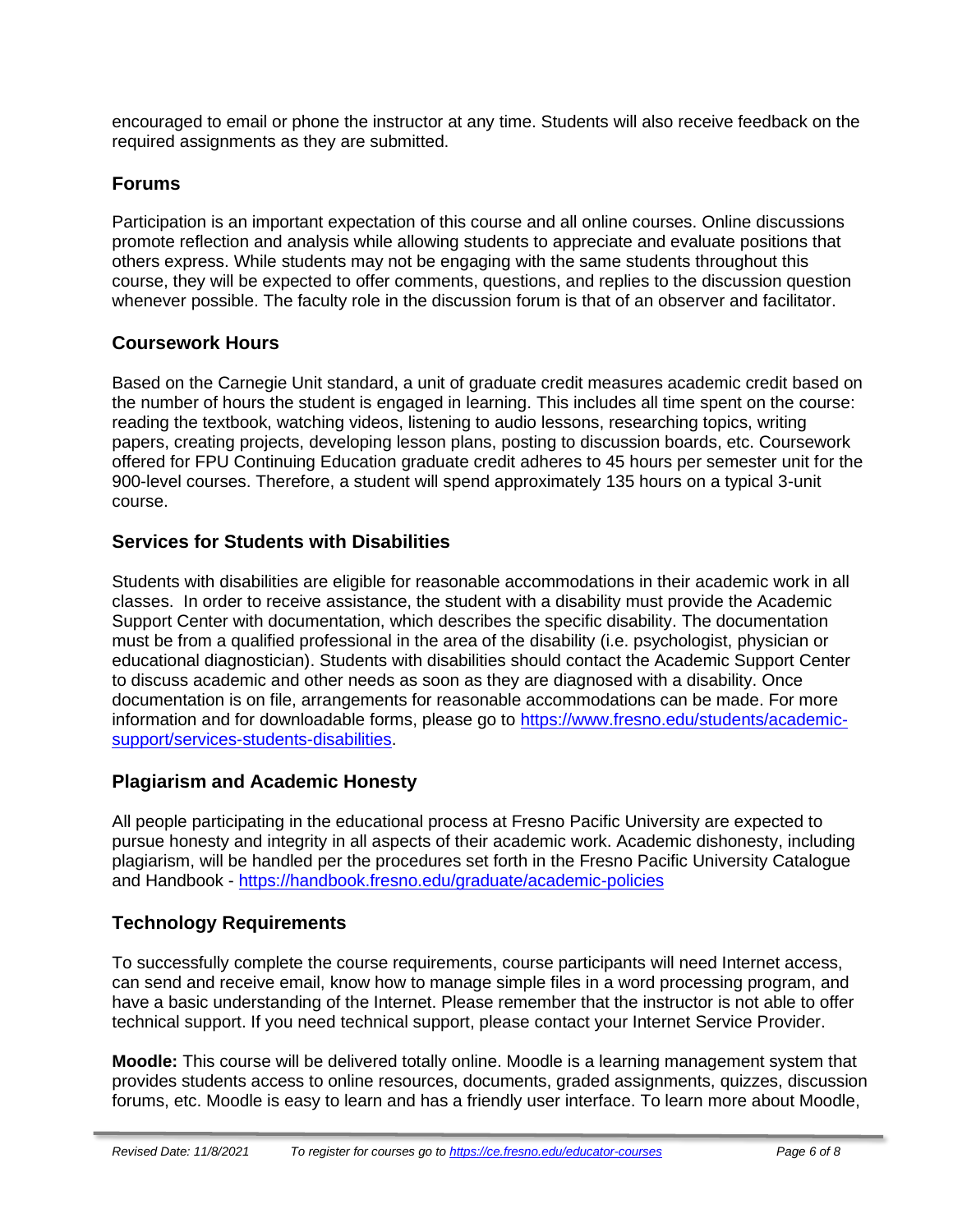go to [https://docs.moodle.org/33/en/Student\\_FAQ.](https://docs.moodle.org/33/en/Student_FAQ) There are also some student tutorials on the Center for Online Learning website at Fresno Pacific University - [https://col.fresno.edu/student.](https://col.fresno.edu/student)

**Moodle Site Login and Passwords:** Students will need to have internet access to log onto [https://ce-connect.fresno.edu.](https://ce-connect.fresno.edu/) The username and password numbers for Moodle access will be sent to you by the university using the email address you submitted at the time of registration. The instructor will then contact you with a welcome communication. If you need help with your username and password recovery, please contact the Continuing Education office at (800) 372- 5505 or (559) 453-2000 during regular office hours - Mon-Fri 8:00 am to 5:00 pm. or email them at [prof.dev@fresno.edu.](mailto:prof.dev@fresno.edu)

**Getting Help with Moodle:** If you need help with Moodle, please contact the Center for Online Learning (COL), by telephone or the website. Help by phone (559) 453-3460 is available Mon-Thurs 8:00 am to 8:00 pm and on Fridays from 8:00 am to 5:00 pm, or by filling out a "Request Services" form at [https://col.fresno.edu/contact/request-services.](https://col.fresno.edu/contact/request-services) Please identify that you are with the "School = Continuing Education".

# **Final Course Grade and Transcripts**

When all work for the course has been completed, students will need to logon to the Continuing Education website [\(https://ce.fresno.edu/my-account\)](https://ce.fresno.edu/my-account) and "Request Final Grade". Once the instructor receives the requests and submits the grade online, students may log back in to view their Final Grade Report or order transcripts online. Please allow at least two weeks for the final grade to be posted. For more information, see the Continuing Education Policies and Procedures at [https://ce.fresno.edu/ce-policies-and-procedures.](https://ce.fresno.edu/ce-policies-and-procedures)

# **University Policies and Procedures**

Students are responsible for becoming familiar with the information presented in the Academic Catalog and for knowing and observing all policies and procedures related to their participation in the university community. A summary of university policies may be found on the university website at [https://www.fresno.edu/students/registrars-office/academic-catalogs.](https://www.fresno.edu/students/registrars-office/academic-catalogs)

# **Fresno Pacific University Student Learning Outcomes (FPU-SLO)**

| FPU-SLO 1            | Student Learning Outcomes Oral Communication: Students will exhibit<br>clear, engaging, and confident oral communication $-$ in both individual and<br>group settings - and will critically evaluate content and delivery components. |
|----------------------|---------------------------------------------------------------------------------------------------------------------------------------------------------------------------------------------------------------------------------------|
| FPU-SLO <sub>2</sub> | Written Communication: Students will demonstrate proficient written<br>communication by articulating a clear focus, synthesizing arguments, and<br>utilizing standard formats in order to <i>inform</i> and <i>persuade</i> others.   |
| FPU-SLO <sub>3</sub> | Content Knowledge: Students will demonstrate comprehension of content-<br>specific knowledge and the ability to apply it in theoretical, personal,<br>professional, or societal contexts.                                             |
| FPU-SLO 4            | Reflection: Students will reflect on their personal and professional growth and<br>provide evidence of how such reflection is utilized to manage personal and<br>vocational improvement.                                              |